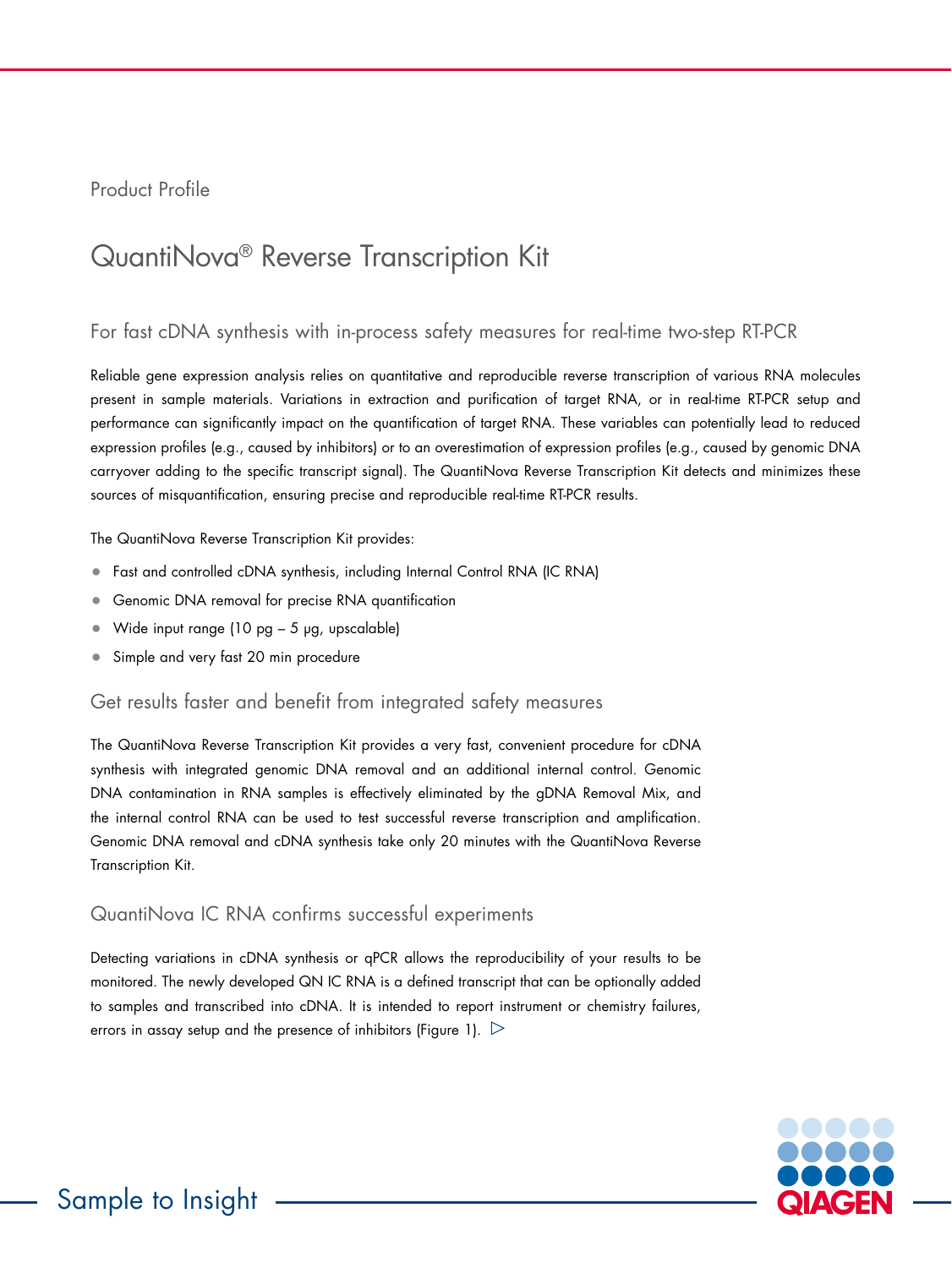While the IC RNA is provided in the kit, the respective assays for either SYBR® Green- or probebased detection of IC RNA from cDNA are available separately. To completely monitor the real-time two-step RT-PCR procedure, we recommend the QuantiNova SYBR Green PCR Kit or the QuantiNova Probe PCR Kit for cDNA quantification. Both kits provide a visual pipetting control, a novel stringent hot-start and ultrafast qPCR protocols. The duplex capacity of the QuantiNova Probe PCR Kit allows simultaneous detection of IC RNA and target RNA in one reaction.



Figure 1. Internal control reliably detects the presence of inhibitors. Real-time two-step RT-PCR analysis of various target genes and the QuantiNova Internal Control RNA (QN IC RNA). One microgram of total RNA was purified from human whole blood, and the QN IC RNA was added to the RT reaction. RNA samples with inhibitor (0.003% sodium dodecyl sulfate) and without were tested in parallel. Real-time PCR was performed in triplicate on a Bio-Rad® CFX384 using a 1:100 cDNA dilution and the QuantiNova SYBR Green PCR Kit. Resulting Cq shifts for the internal control and endogenous target transcripts were comparable, demonstrating that the IC RNA can be used to detect the presence of inhibitors.

#### Eliminate RT-qPCR variations by eliminating genomic DNA

Varying amounts of gDNA can add to the specific transcript signal, leading to an overestimation of the expression profile. Elimination of genomic DNA is crucial for accurate gene expression results and when it's not possible to design RNA-specific primers or probes, for example, when analyzing single-exon genes. With our gDNA Removal Buffer, time is saved and costs are reduced, since a separate DNase digestion during or after purification of RNA samples is not required (Figure 2).



#### Figure 2. Efficient removal of contaminating gDNA ensures precise quantification of transcripts. Real-time two-step RT-PCR analysis of ACTB with and without gDNA removal step. Genomic DNA purified from human whole blood was used. Different amounts of gDNA (100 ng, 10 ng, 1 ng) were spiked into the cDNA synthesis reactions prepared using the QuantiNova Reverse Transcription Kit. Real-time PCR was performed in triplicate on an Applied Biosystems® 7500 Fast Real-Time PCR System using a 1:10 cDNA dilution and the QuantiNova Probe PCR Kit. Without gDNA removal, genomic DNA contamination resulted in a strong signal. This signal was successfully eliminated by the integrated gDNA removal step (N.D. = not detected).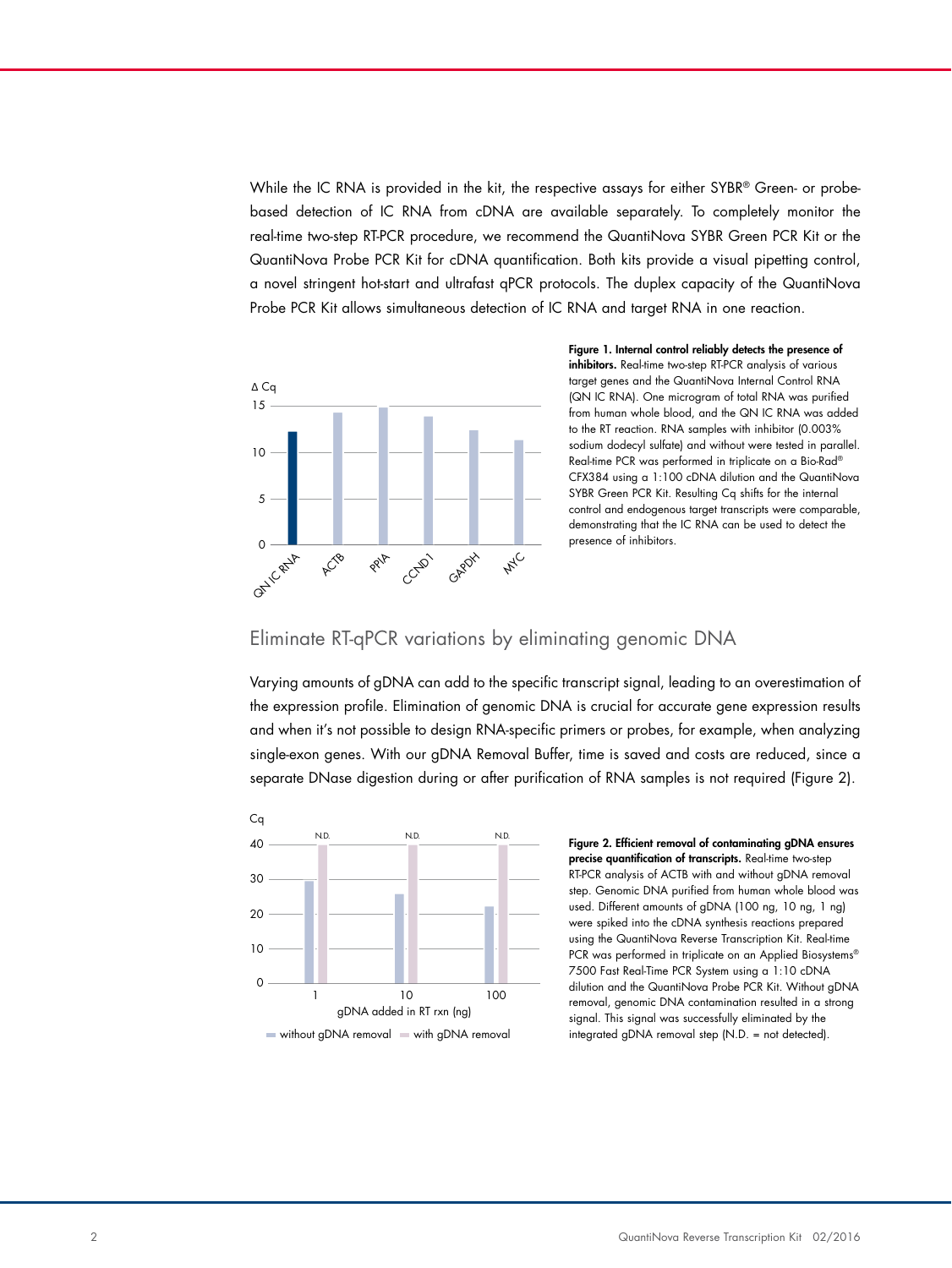### Precise quantification over a wide dynamic range

The high RNA affinity of the QuantiNova Reverse Transcriptase enables high yields of cDNA from any RNA template. Difficult templates, such as those with high GC-content or complex secondary structure, are also successfully reverse transcribed. The Reverse Transcription Mix contains a specially optimized mix of oligo-dT and random primers that enable cDNA synthesis from all regions of RNA transcripts, including 5' regions. The kit provides high yields of cDNA template for real-time PCR analysis, regardless of where the amplified target region is located on the transcript, and provides greater sensitivity in the detection of low-abundance genes. The QuantiNova Reverse Transcription Kit offers accurate results over a wide range of input amounts, including up to 5 µg RNA in the standard protocol (Figure 3), which can also be doubled to accommodate exceptionally large amounts of RNA.





## High-quality performance and in-process safety measures for relevant data interpretation

By combining an extremely fast protocol with superior performance and integrated safety measures, the QuantiNova Reverse Transcription Kit ensures your data is not compromised by artifacts or variables, but based on the true expression profile. Achieve an efficient, ultra-fast workflow with optimal results by combining this kit with the QuantiNova IC Assays and the QuantiNova SYBR Green PCR Kit or the QuantiNova Probe PCR Kit for cDNA quantification.